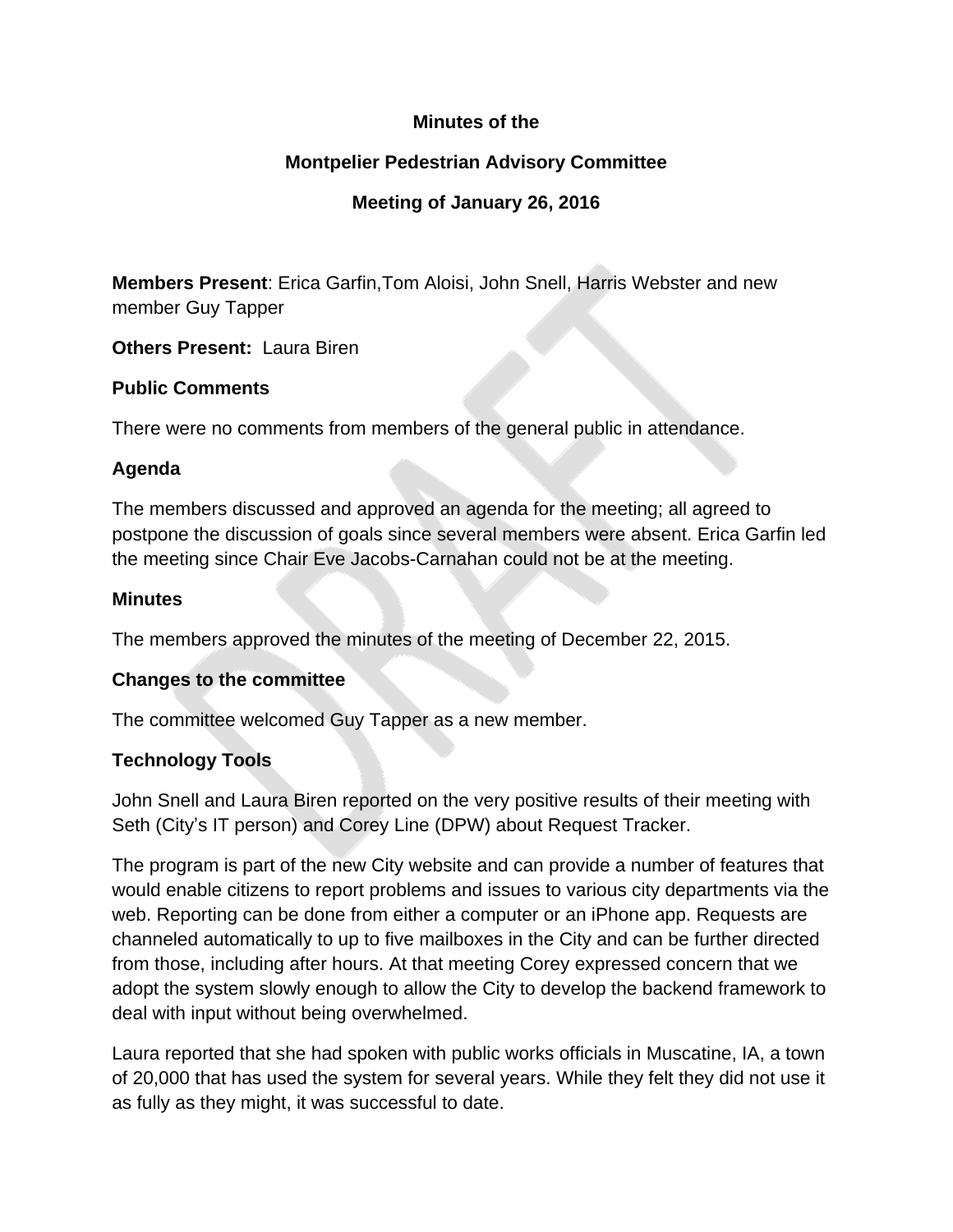All agreed we would proceed to implement using Request Tracker on a test basis by having committee members only use it for a three-month period. John and Laura will work with Corey and Seth to have forms to report issues regarding the following: snow on walks, ice on walks, flooded or obstructed crosswalks, sidewalk trip hazards, problems with crosswalks, and obstructions to sidewalks. After three months of testing, we'll revisit to see what steps are next.

## **Street closure ideas**

Harris shared the idea of "street scramble" [\(WEBSITE HERE\)](http://streetscramble.com) as a way to possibly have street closures. The concept involves teams, checkpoints and fun. We requested he take the idea to the Transportation Committee meeting as it could also involve bicycles.

# **Winter Safety – Pedestrian Visibility**

Erica showed samples of reflective "slapwraps" and other reflective or LED materials she had found. All agreed some would be useful but suggested a project to use them would be next fall.

# **Proposed changes to zoning**

John spoke about the new proposed zoning changes in the city and the fact that they seem to strongly support pedestrians. He volunteered to write a short, general note to the City Manager and Mayor expressing our appreciation for same and asking that these changes not be watered down. The committee approved same.

# **2016 Goals**

Because several members were not in attendance, the discussion of goals was delayed. Erica requested that we meet for two hours on a Saturday morning with this being the only agenda item. Tom offered to send out an online poll to find a time that works in February or March.

### **Snow removal issues:**

John shared having recently seen a woman fall and break her leg on an icy walk. Conditions had changed very quickly and it seemed to be simply an unfortunate accident. He also expressed appreciation for having seen DPW crews working downtown on two separate occasions clearing paths by hand between the street and the sidewalk near the parking meters. He felt, given the weather and small amount of snow, in this instance this was a good option to clearing all the snow away.

### **"Ambassadors"**